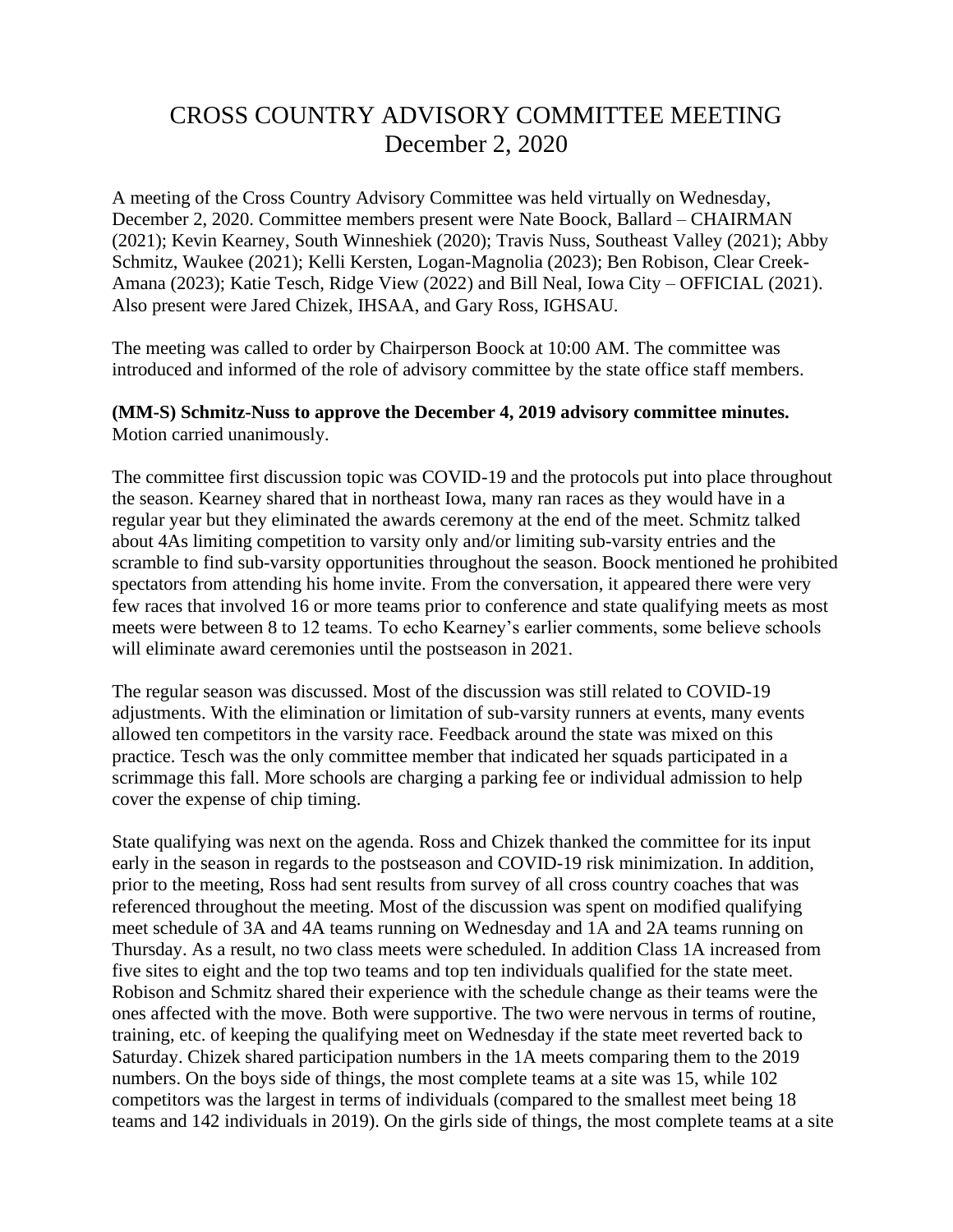was 13, wile 87 competitors was the largest in terms of individuals (compared to the smallest meet being 11 teams and 106 individuals in 2019). Tesch and Kearney talked about the distribution of full teams and asked for individual state qualifier numbers compared to 2019. Both boys and girls had five more individual qualifiers compared to 2019, in addition to the one additional team.

The group discussed the team assignments and the distribution of IATC ranked teams and believed the teams were divided as well as they could have been. Schmitz shared an idea she had received from another coach about splitting boys and girls from the same school onto two different nights at different locations to better split the teams. There was no support from the committee on this idea particularly due to the idea of increased transportation costs to schools, shared coaches particularly in cases of inclement weather, and team assignments being made late in the season and not in the preseason as they were 10+ years ago.

Prior to any recommendations being made, the committee discussed the state meet. The group overwhelming supported the two day meet; specifically, the group believed the environment was less chaotic as there was only one class there at a time allowing athletes, coaches, fans to move freely and not to have to wait in line for concessions, restrooms or merchandise. In addition, the traffic flow in and out of the park was very fluid and coaches shared parents were less nervous/concerned about how to enter the event. The committee acknowledges the concern of the meet being on the same day as early round football playoff games and Fort Dodge needing to find new volunteers to pull off the Friday meet.

From a state meet officiating standpoint, Neal would like to the see the starting area be limited to participants only and not allow non-participating teammates in the area due to limited space and congestion when teams are attempting to conduct run outs.

The committee discussed the state meet experience. Ideas of ways to enhance the experience include: videoboard with live results and/or splits, live stream of the meet, different/additional awards for participants, additional trophies for teams.

Schmitz did share a classification idea to the group. Chizek shared the classification committee is scheduled to meet on Friday, December 4.

Boock asked for recommendations to be made and to be taken the joint committee. The following recommendations were made.

(MM-S) Kearney-Schmitz to run the Class 3A and 4A state qualifying meets on Wednesday and to run the Class 1A and 2A state qualifying meets on Thursday. Motion carried unanimously.

(MM-S) Kearney-Tesch to run the Class 3A and 4A state meet on Friday and to run the Class 1A and 2A state meet on Saturday with a time schedule to be determined at a later date. Motion carried unanimously.

(MM-S) Kearney-Tesch to increase the number of Class 1A state qualifying meet sites to eight and to have the top 2 teams and top 10 individuals qualify for the state meet. Motion carried unanimously.